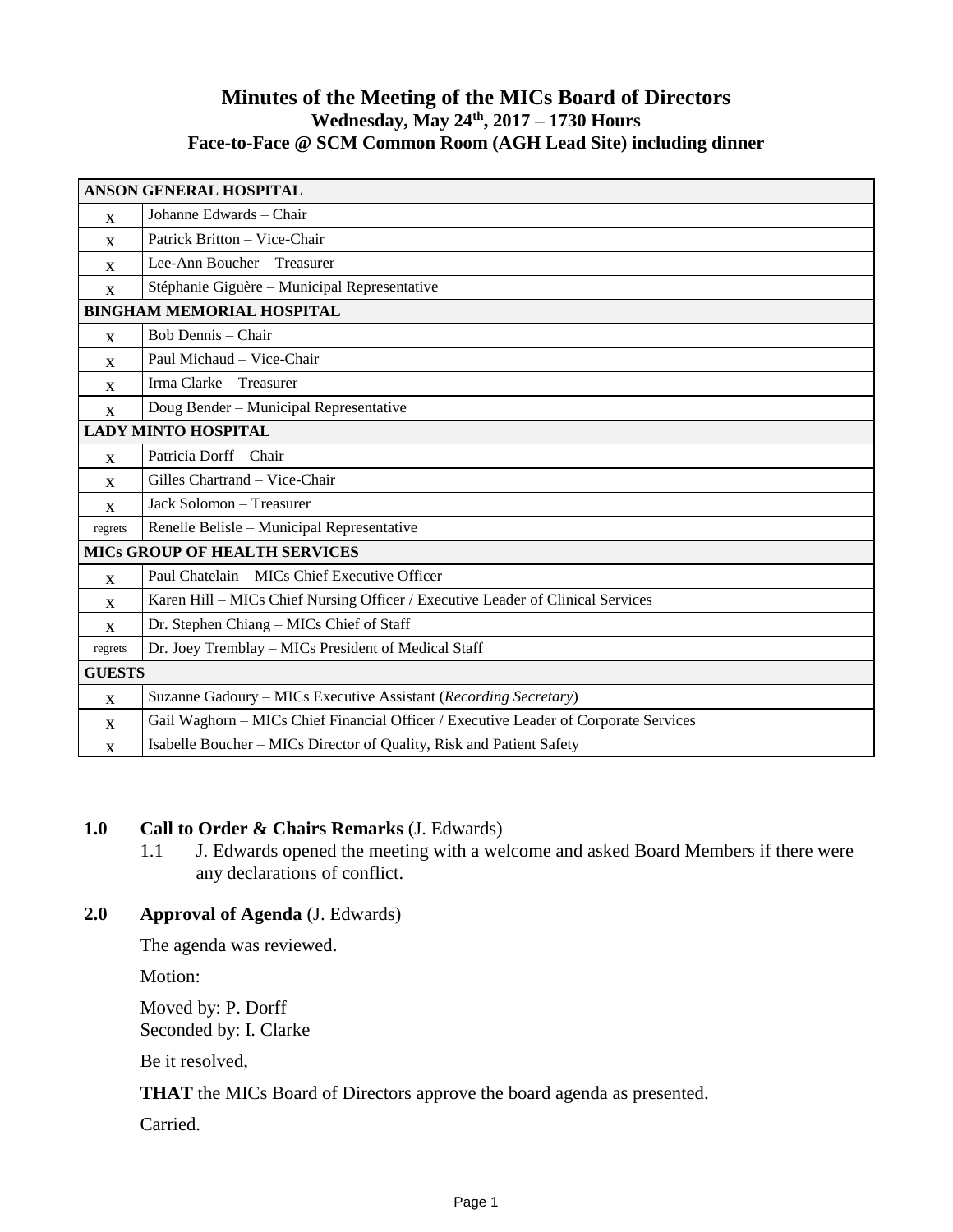### **3.0 Trustee Education/Presentations**

- 3.1 QCIPA and Implications for Governance K. Hill
	- The CNO told the story of a patient who was misdiagnosed with breast cancer due to an issue with the diagnostic imaging hormone testing and how the hospital board and administration dealt with the outcome as many more patients were also misdiagnosed
	- The board's decision to wait before communicating the issue caused a break in trust within the community.
	- Board members were invited to ask questions.
	- There was some discussion on how this story relates to our communities and how our board would deal with a similar situation.
- 3.2 Accreditation Update I. Boucher
	- Isabelle presented the Accreditation presentation and explained what we are doing to prepare for Accreditation and what to expect during the physical accreditation survey which will take place sometime in February 2018.

#### **4.0 Approval of Minutes (J. Edwards)**

4.1 Minutes of the MICs Board of Directors meeting held April 26<sup>th</sup>, 2017 were provided for information.

Motion:

Moved by: B. Dennis Seconded by: S. Giguère

Be it resolved,

**THAT** the MICs Board of Directors approve the minutes of the meeting held April 26<sup>th</sup>, 2017 as presented.

Carried.

### **5.0 Follow-Up Items**

- 5.1 Review of May Board Work Plan
	- The Board Work Plan was reviewed.
	- Chief of Staff and CEO appraisals are being done this month.

#### **6.0 MICs Finance**

- 6.1 March 2017 Financial Statements G. Waghorn
	- Chief Financial Officer gave a broad overview of the financial statements for all sites
	- Audit for fiscal year 2016-2017 is nearly completed; the auditor will be providing the audited financial statements in June; surplus is slightly higher than expected due to the 2% base funding increase
	- **BMH:** ending the year with a surplus of \$698,000; received extra hospice funding
	- **AGH:** ended year with a \$288,000 operating surplus due to hospice funding; we were able to offset some operational costs from deferred dollars from past surpluses
	- **SCM:** is in a breakeven position; building amortization caused a lost; ended with a \$22,000 deficit
	- **LMH:** ended the year with a \$515,000 surplus; \$145,000 funding letter from the LHIN for the 4 beds was misleading as this amount was not additional funding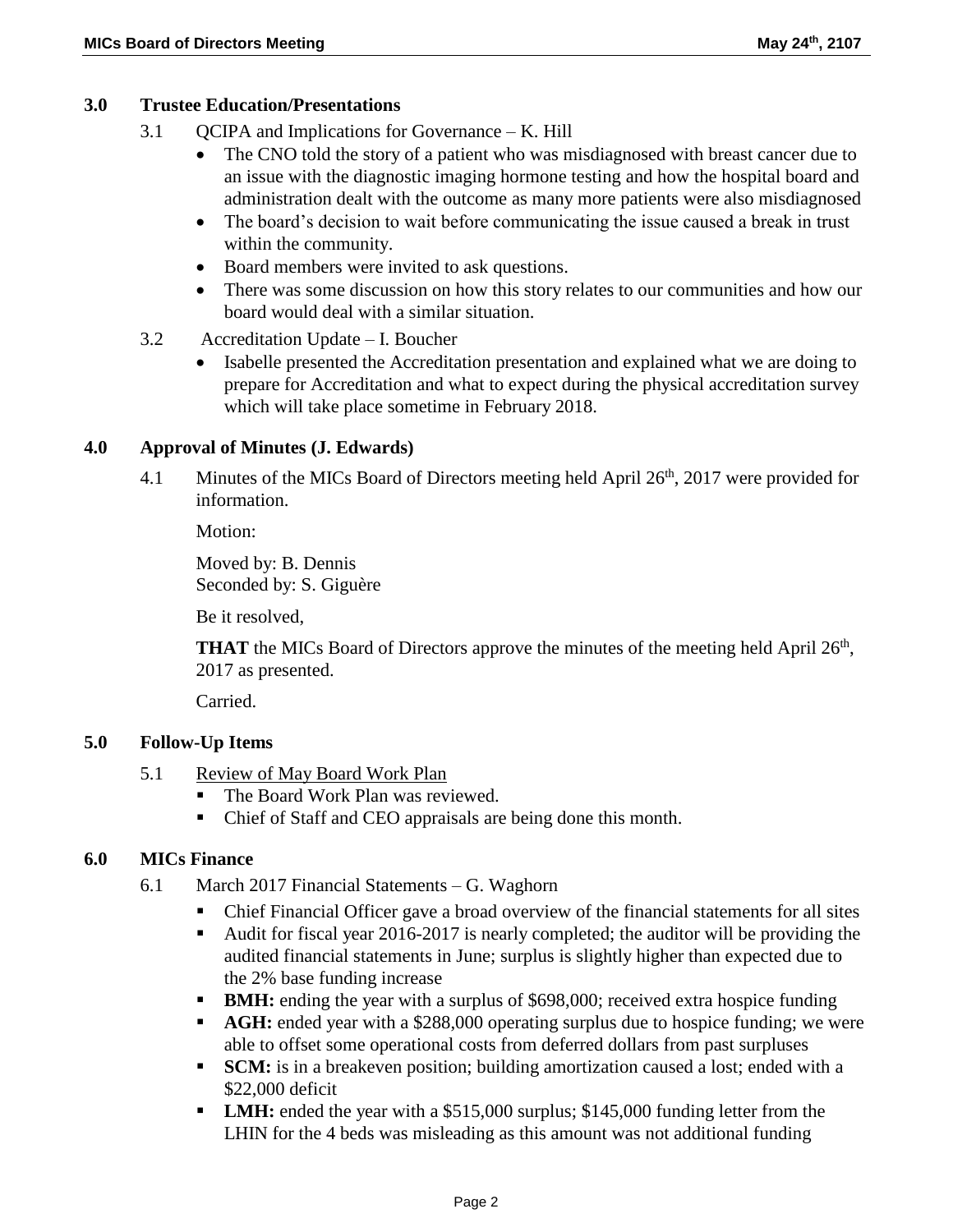- **V.M.:** \$176,000 deficit at year-end; working on LTC budget; CFO will be bringing forward some financial planning; goal is to balance the budget
- These numbers should be the same in the audited financial statements

**7.0 Presentations/Reports** (J. Edwards)

- 7.1 Chief Executive Officer Report: (P. Chatelain)
	- The report was provided for information.
	- The CEO provided the following overview:
		- o Continuing work with architect on SCM drawings; redeveloping schematics to include assisted living complex
		- o Paul is meeting with CDSSAB in Cochrane tomorrow to discuss the assisted living complex
		- o Ministry of Health and LTC was very impressed with SCM's responses to the compliance orders that were issued; they will be going to Villa Minto next
		- o Announced D. Stringer's upcoming retirement in June
		- o AGH roof is nearly completed; nursing station is underway; flooring is completed
		- o BMH nursing station and Rosedale shower room will be renovated
		- o LMH transformer will be replaced this spring
		- o HIRF funding for 2017-2018 was received
		- o Submitted 7 individual exceptional circumstances business cases; resubmitted for the replacement of the AGH oil tanks
		- o NELHIN confirmed a 2% increase in base funding for 2017-2018
		- o Paul is requesting a 1.4% increase in salary for the non-union staff effective April 1 st, 2017

Motion:

Moved by: G. Chartrand Seconded by: I. Clarke

Be it resolved,

**THAT** the board approve a 1.4% increase in salary for non-unionized staff effective April  $1<sup>st</sup>$ , 2017 as presented

Carried.

- $\circ$  The Annual General Meeting is scheduled for June 21<sup>st</sup> at the Black River-Matheson Family Lodge; Sharon vanValkenburg will be the guest speaker
- Board Members were invited to ask questions.
- 7.2 Chief Nursing Officer Report: (K. Hill)
	- The CNO provided a report and overview of the information submitted
	- This month's report focussed on:
		- o MOHLTC compliance visits: seven written notices and three voluntary plans of correction were given during a compliance inspection at Rosedale from April 3-7; all three Directors of Care and the CNO meet regularly to review compliance
		- o MICs CIHI LTC Quality indicators: all three sites have experienced an increase in worsened behavioural symptoms but have also seen some improvement; quality indicators for all LTC homes were provided; making some headway in the use of antipsychotics without having a diagnosis; the graphs track the residents who are showing symptoms of behavioural symptoms as well as the improvements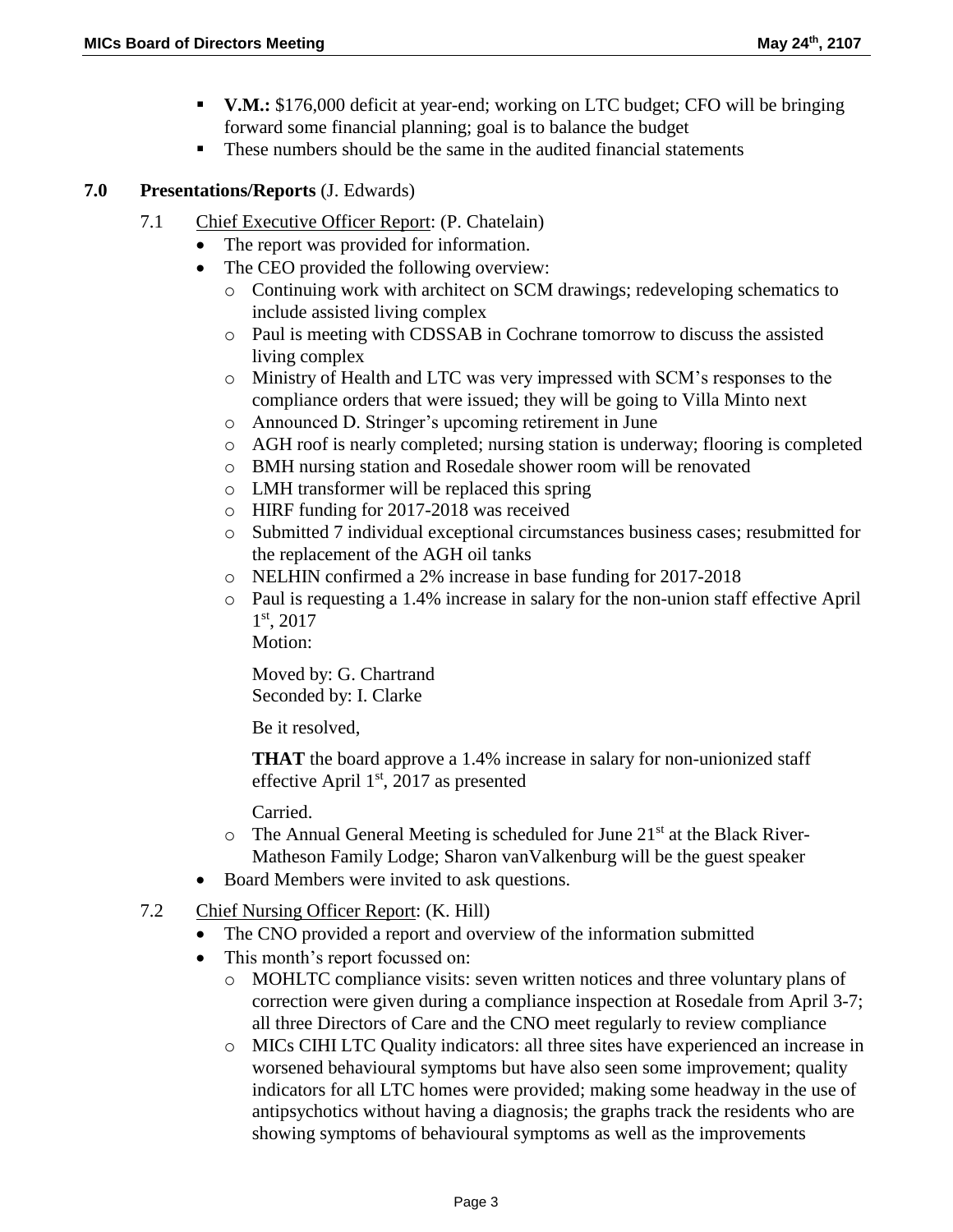- o Medical Pharmacies Quality Assurance Audits: 87% compliance with medication practice requirements at South Centennial Manor; 92% compliance at Villa Minto and 93% compliance at Rosedale Centre; the co-payment for LTC residents' medications was eliminated; Medical Pharmacies will be working with administration to make improvements
- o LTC Improvement Update: development of integrated compliance summary to track orders, written notices and voluntary plans of corrections; standardizing admission packages; BSO/Senior Mental Health program focussing on behaviour awareness in acute and long-term care settings; NP is reviewing opportunity of having medical directives in long-term care; Directors of Care are focussing on fall prevention; purposeful rounding is now being used showing noted improvement
- Board Members were invited to ask questions.
- 7.3 Chief of Staff Report: (Dr. Chiang)
	- The NOSM Timiskaming-Cochrane Local Education Group Spring Education Conference is being held at the Legion on May  $26<sup>th</sup>$ .
	- NOSM will be at the Legion at  $5:00$  p.m. on May 26, 2017; dinner will be provided; everyone is invited to meet the NOSM representatives.
	- The MAID Protocol has been approved by the MICs MAC which means that patients from our three communities can now request MAID treatment. Death certificate will be signed by the attending physician because the Coroner will not have time to deal with all the MAID cases.
	- OMA and MOHLTC negotiation update: both parties reached a tentative agreement on binding arbitration; this agreement will be voted on by OMA members from June 7 to June 17, 2017.
	- There are a few changes to Bill 87 (Protecting Patient Act) because of OMA lobbying.
		- o The interim suspension of a physician's licence must be based on: (a) a formal complaint and (b) a physician's actual conduct rather than his or her physical or mental health.
		- o During the patient-physician encounter, the touching has to be "of a sexual nature". This excludes the appropriate clinical touching which does not constitute sexual abuse. This Act also gives a definition of a "patient" for the first time.
	- Bill 129 (Freedom of Conscience in Health Care) was introduced into the Ontario Legislature with objectives to allow health care professionals to not participate in MAID due to their conscience objection. The AGH physicians have agreed to offer MAID. LMH physicians will have to decide this as a group. AGH will look after BMH since there aren't enough BMH physicians to offer the service. Physicians must decide for themselves and can't be forced to participate.
	- There was a complaint against a physician from his previous hospital. An investigation was done by the CPSO and their ruling is posted on the CPSO website. A copy of the ruling was provided for information. He will need to take some specific remediation courses.

### **8.0 LHIN / MOHLTC Business** (P. Chatelain)

• The NECCAC officially goes under the umbrella of the NE LHIN on May  $31<sup>st</sup>$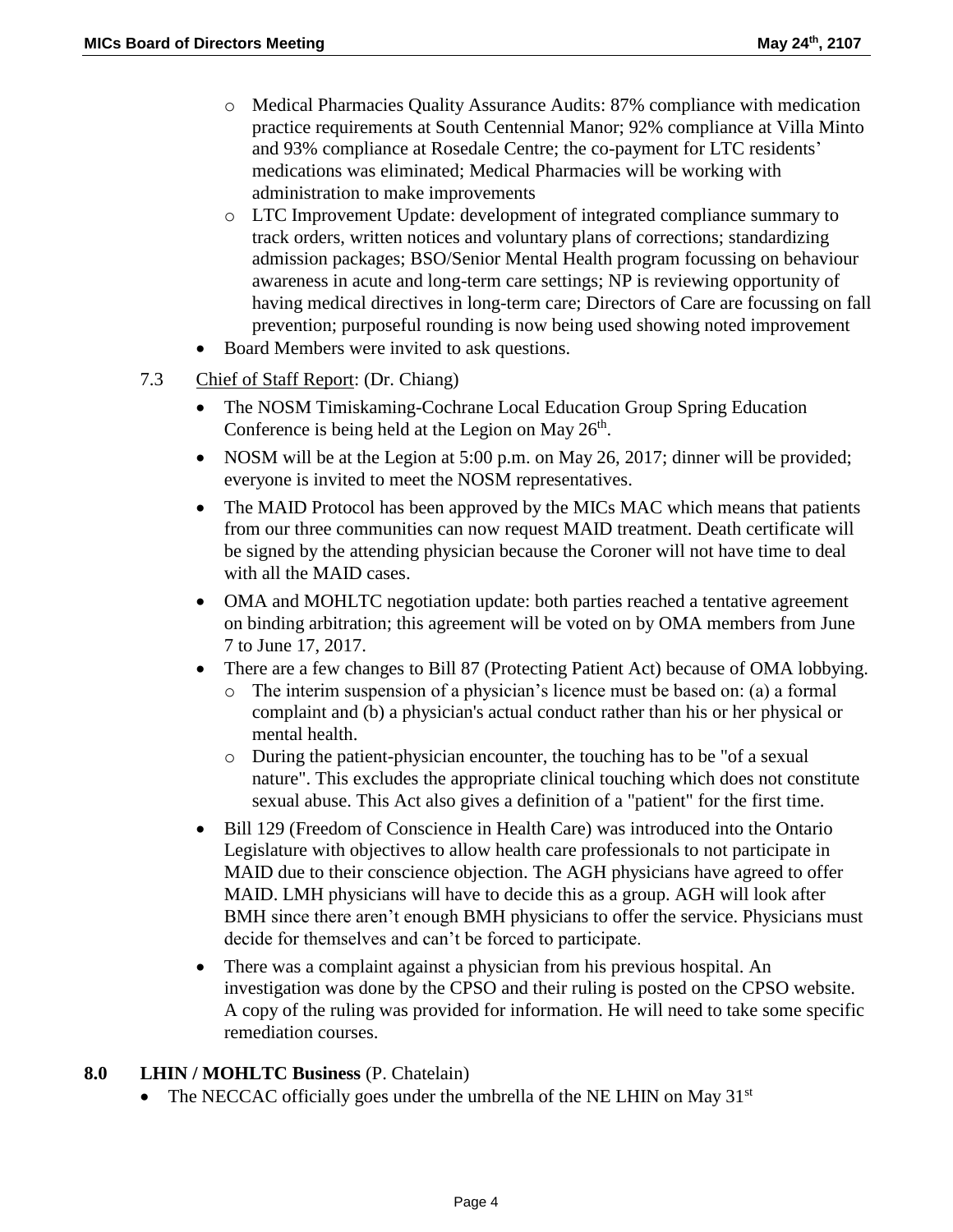- **9.0 MICs Quality Committee** (I. Boucher)
	- $\bullet$  N/A
- **10.0 Site Business** (J. Edwards)
	- 10.1 Anson General Hospital:
		- Rear Canopy Support Columns need to be replaced. This is over our capital budget for this year but this can't wait until next year.

Moved by: L. Boucher Seconded by: P. Britton

Be it resolved,

**THAT** the AGH Board of Directors approve the replacement of the rear canopy support columns in the amount of \$35,000 as presented.

Carried.

- 10.2 Bingham Memorial Hospital:
	- $\bullet$  N/A
- 10.3 Lady Minto Hospital:
	- $\bullet$  N/A

### **11.0 Partnership Business** (J. Edwards)

- 11.1 Approval of Executive Compensation Framework for the CEO and Executive Team
	- It is unsure if the wage freeze will be lifted or not. It would be good to have a motion in place in case it is.

Moved by: P. Dorff Seconded by: G. Chartrand

Be it resolved,

**THAT** the MICs Board of Directors approve the Executive Compensation Framework and salary increase for the Chief Executive Officer to a maximum of \$236,752 which is the median salary for all CEOs from other comparator hospitals and the median salary increase of the Chief Financial Officer, Chief Nursing Officer and Director of H.R. if and when the executive compensation freeze is lifted.

Carried.

- 11.2 April 2017 Board Effectiveness Survey Results
	- 9 out of 13 surveys were submitted.
	- Results will need to be discussed at the board retreat. Board members who enter a low score should add a comment to clarify.
- 11.3 May Board Effectiveness Survey
	- The survey was emailed via Survey Monkey.
- 11.4 Wound Care
	- AGH Board Chair feels that the MICs communities could benefit from an IFFHT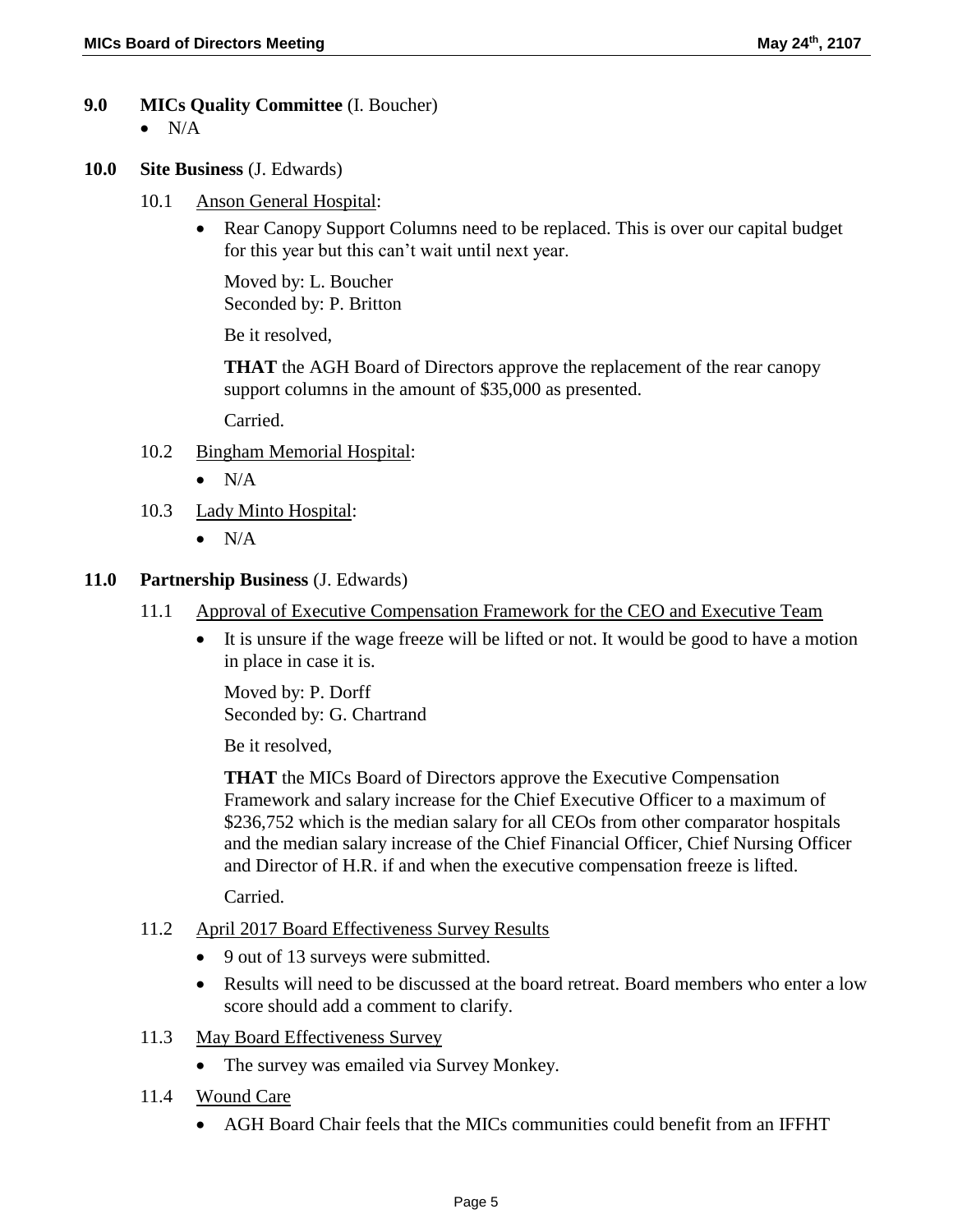Team Member' wound care expertise. We have an aging population, a large population of diabetics and people with peripheral vascular disease.

• Need to look at the work involved in implementing this; it is not the hospital's mandate to provide outpatient clinics but the NECCAC's; the present wound care service is not adequate and patients end up with more complex wounds; if the NECCAC could fund the clinic, the hospital would provide the service; MICs hospitals would benefit from patients' shortened hospital stay due to good wound care received; small rural transformation fund will be contacted

Moved by: B. Dennis Seconded by: L. Boucher

Be it resolved,

**THAT** the MICs Senior Management Team, in collaboration with Dr. Chiang (MICs Chief of Staff), explore the feasibility of an outpatient wound care clinic for MICs to be done within one year as presented.

Carried.

- 11.5 Nominating Committee Membership
	- Governance committee was also acting as the nominating committee
	- This is not in compliance with the by-laws as this causes a conflict of interest
	- The nominating committee will consist of the entire board
	- Both Terms of Reference will be revised and presented to the board for approval at the June Board of Directors meeting.
- 11.6 Governance Self-Assessment Survey I. Boucher
	- The governance survey was distributed to all board members present
	- The board discussed each item and came to a consensus on each answer
	- Isabelle entered the answers into the portal.

### **12.0 Board Committee Minutes**

- Quality, Board Governance and Strategic Planning minutes were provided for information
- NEON faxing solution is an automated faxing process p. 27
- Minor corrections were made to the Quality minutes

# **13.0 MICs News** (J. Edwards)

• May 2017 MICs News was provided for information.

# **14.0 Next Meeting Date** (J. Edwards)

- Wednesday, June  $21^{st}$ , 2017 at 7:00 p.m. (LMH Lead Site)
- **15.0 Generative Thinking** (J. Edwards)
	- $\bullet$  N/A

# **16.0 Upcoming Meeting Dates**

- As per agenda.
- **17.0 Adjournment** (J. Edwards)